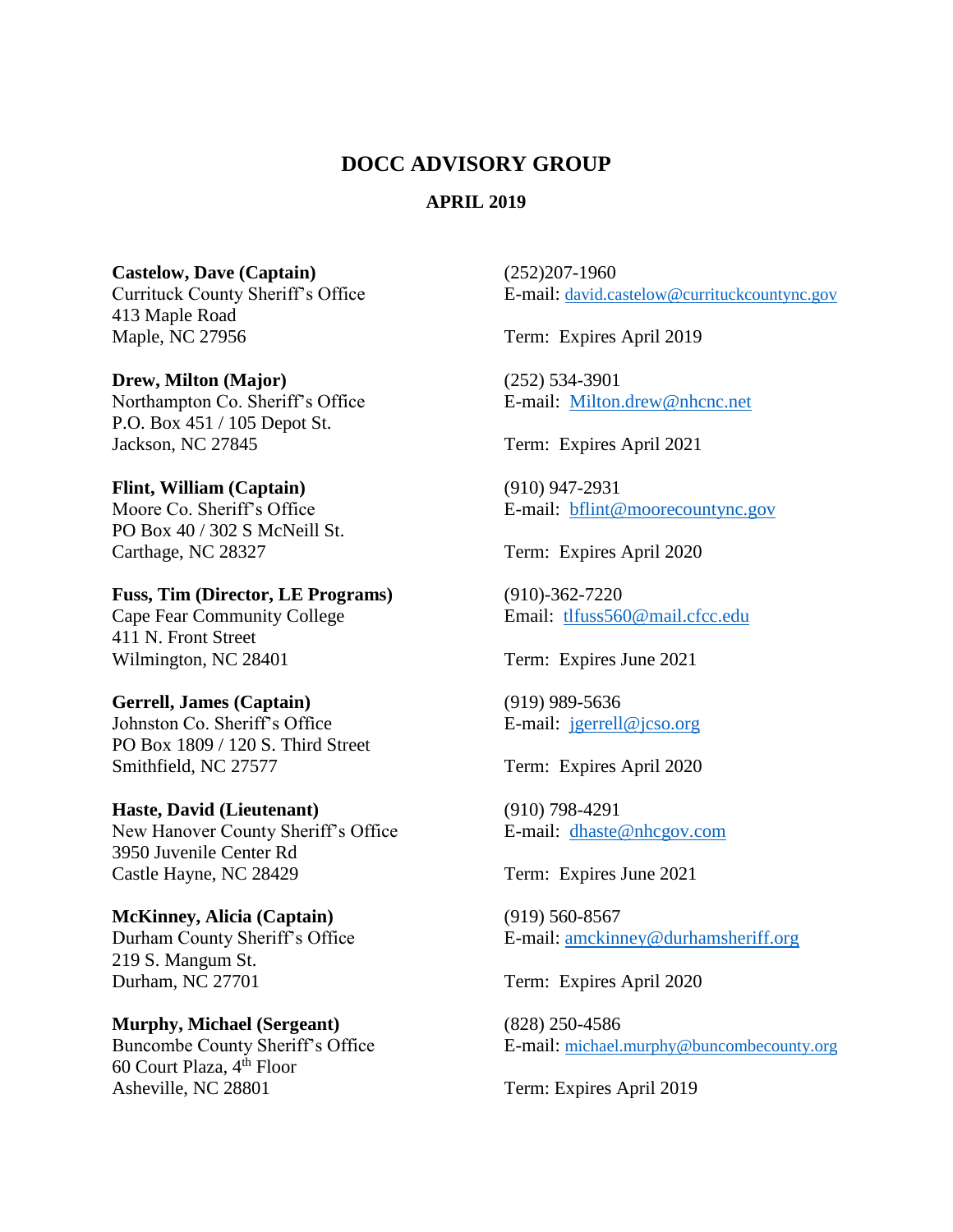**Parker, Greg (Director, LE Trng.)** (252) 536-7279

PO Drawer 809 Weldon, NC 27890 Term: Expires April 2019

**Stroud, Jennie** (910) 275-6197 James Sprunt Community College E-mail: [jstroud@jamessprunt.edu](mailto:jstroud@jamessprunt.edu) PO Box 398 Kenansville, NC 28349 Term: Expires June 2021

**Turner, Sammy (Captain)** (910) 880-4926 PO Box 9 Bolivia, NC 28422 Term: Expires April 2019

**Vassey, Aaron (Director, LE Trng.)** (704) 669-4005 Cleveland Community College E-mail: [vasseya@clevelandcc.edu](mailto:vasseya@clevelandcc.edu) 137 South Post Road Shelby, NC 28152 Term: Expires April 2021

**Hanna, Autumn/Chris Scott** (919) 662-4387 Sheriffs' Standards Division (919) 662-4438 (fax) PO Box 629 E-mail: ahanna@ncdoj.gov Raleigh, NC 27602 E-mail: [cscott@ncdoj.gov](mailto:cscott@ncdoj.gov)

**Evitt, Marie** Phone: 919-716-6515 North Carolina Department of Justice 114 West Edenton Street E-mail: [mevitt@ncdoj.gov](mailto:mevitt@ncdoj.gov) Raleigh, NC 27603 Term: Ex-Officio/Legal Counsel

**Stephenson, Amanda** NC Justice Academy (910) 525-4151 Salemburg, NC 28385

**Allen, Trevor** (910) 525-4151 PO Box 99 Salemburg, NC 28385

**Washington, Julynn** NC Justice Academy (910) 525-4151

Halifax Community College E-mail: [gparker347@halifaxcc.edu](mailto:gparker347@halifaxcc.edu)

Brunswick County Sheriff's Office E-mail: [captainsammyturner@gmail.com](mailto:captainsammyturner@gmail.com)

PO Box 99 E-mail: [arstephenson@ncdoj.gov](mailto:arstephenson@ncdoj.gov)

NC Justice Academy E-mail: [tjallen@ncdoj.gov](mailto:tjallen@ncdoj.gov)

PO Box 99 E-mail: [jwashington@ncdoj.gov](mailto:jwashington@ncdoj.gov)